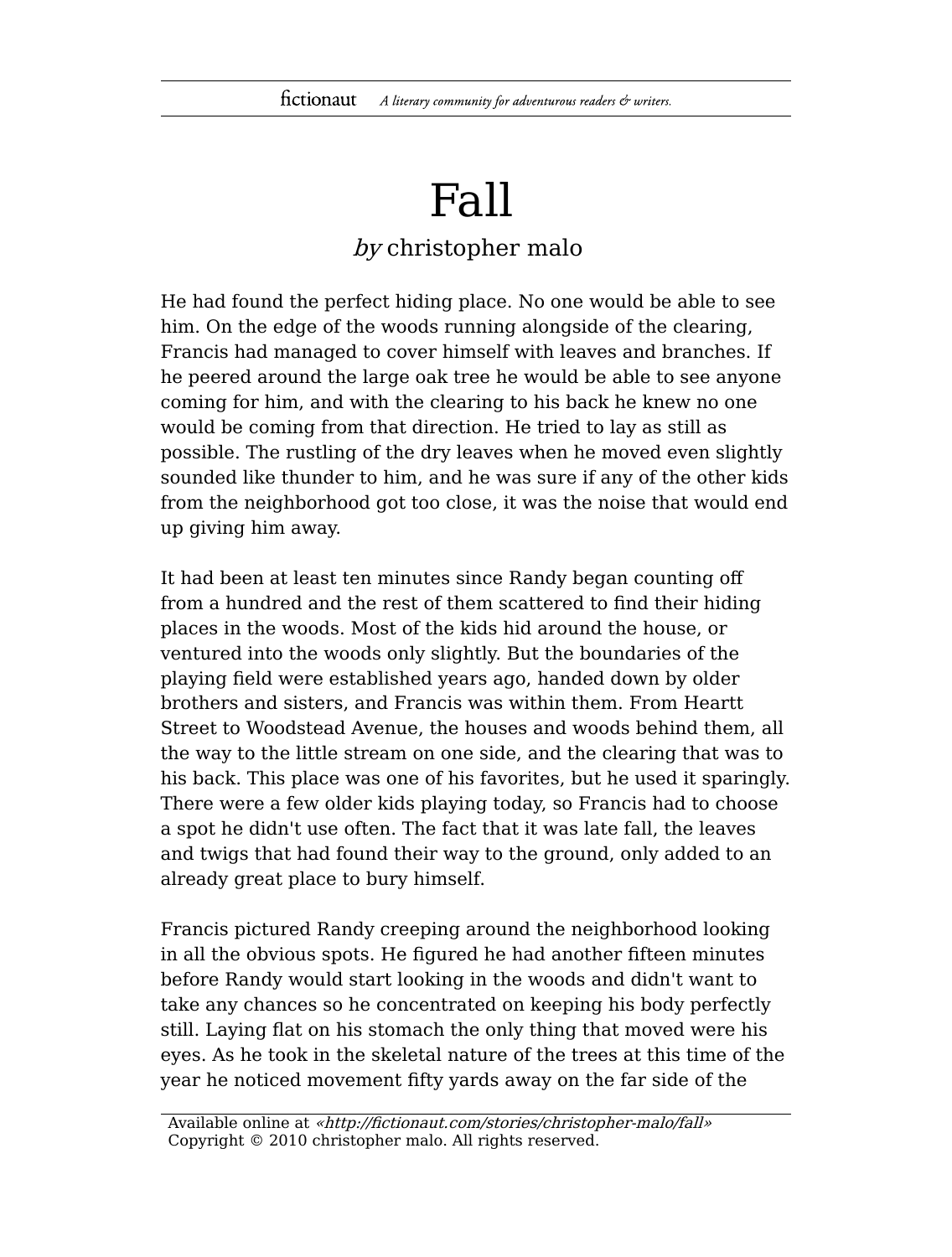field. At first Francis thought it was a deer looking for food on the forest floor. But then it started to move vertically, almost up the trunk of a tree. Francis finally placed the figure as a person, not a deer, and his eyes became glued to the silhouette as it climbed up onto one of the thick, sturdy branches twenty feet from the ground. The childhood game of hide and seek became a far distant memory as Francis remained perfectly still, eyes transfixed.

Francis guessed from the clothing that it was a man, but he couldn't make out any features or anything to give away his age. He seemed to be fiddling with something on the same branch he was sitting on. Francis lost interest as he assumed the man was probably carving his and his girlfriend's initials into the tree. It was something he had come across in his many travels through the branches of the woods. Little etchings of love that surely outlasted the love itself.

Francis stopped his vigil, remembering the game of hide and seek he was involved in. A quick survey of the forest showed nothing threatening. Slightly bored and feeling safe in his spot again, he turned his attention back to the man in the tree. The man adjusted what Francis assumed was the collar around his neck on this cold autumn afternoon, and then sat there. Both the man and Francis sat perfectly still in their respective places. And what Francis saw next shocked his being, and sent a rush of sickening adrenaline through his entire body. Without any noise or warning, the man fell from the tree. But his fall to the ground stopped violently as if he was grabbed by the heavens above. By the neck. It was then that Francis realized that the man had not been carving anything into the branch, but instead had been fixing a rope to the branch. The same rope that was tied and wrapped around his throat.

What was even more violent then the sudden stop in his momentum, was the man's reaction. It was not a sudden, life ending move, but a move that suddenly filled the forest with fury. Spastically his arms and legs began to kick and punch at an unseen force. It almost